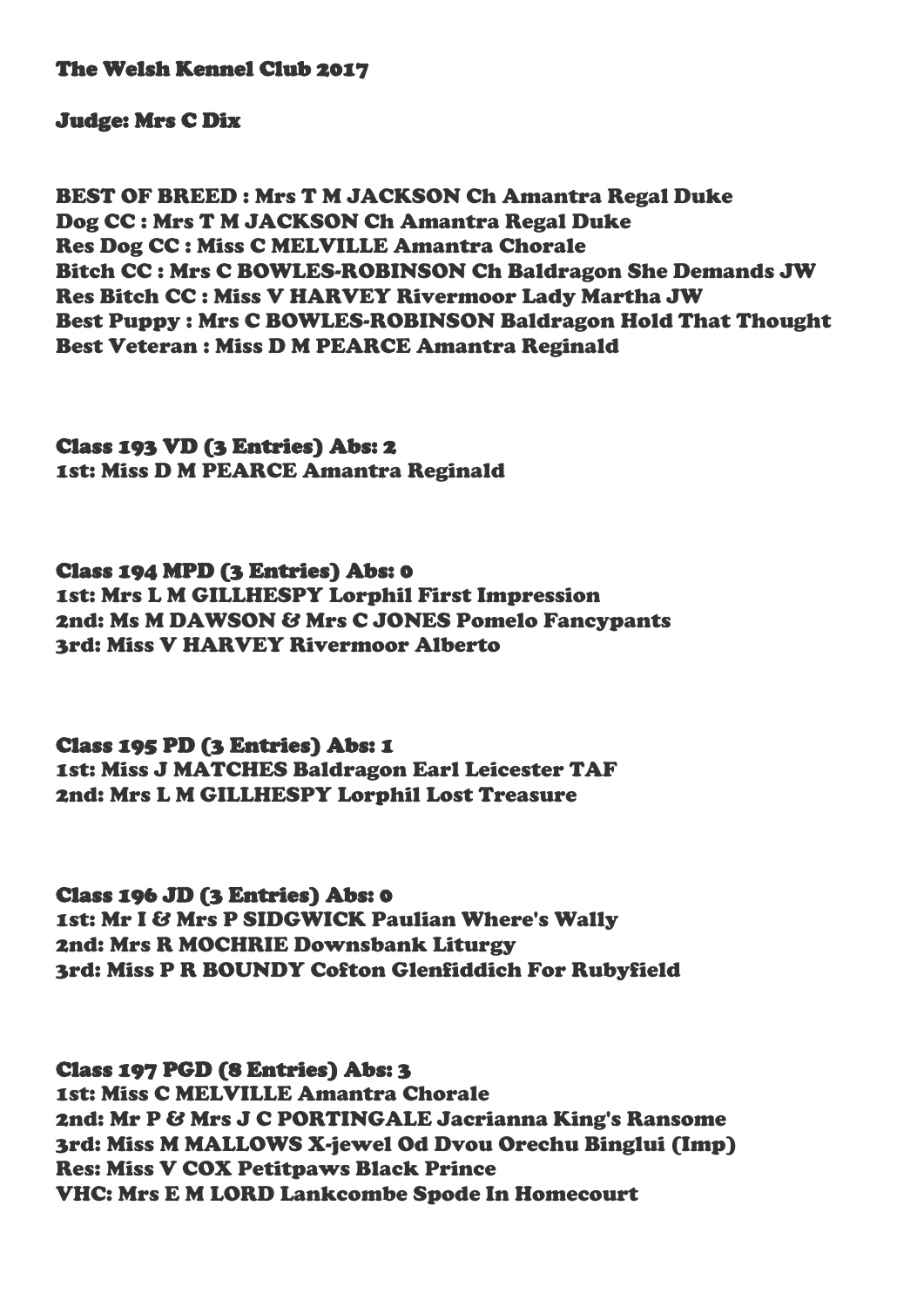## Class 198 LD (12 Entries) Abs: 4

1st: Mrs M & Miss C PASCOE Cavella Cookie Of Cwmtirion 2nd: Mrs S BYERS Lanola Giorgio Armani With Simannie 3rd: Mrs R MOCHRIE Downsbank Razzle Dazzle Em Res: Mrs L M GILLHESPY Lorphil Red River VHC: Mrs D SEARLE Lanola Massimo Dutti At Stonepit

Class 199 OD (4 Entries) Abs: 1 1st: Mrs T M JACKSON Ch Amantra Regal Duke 2nd: Miss S MADDISON Celxo Charles Dickens

## Class 200 VB NO ENTRIES

Class 201 MPB (1 Entries) Abs: 0 1st: Mrs J CRIDLAND Pomelo Fondant Fancy Avec Monleon

Class 202 PB (2 Entries) Abs: 1 1st: Mrs C BOWLES-ROBINSON Baldragon Hold That Thought

Class 203 JB (4 Entries) Abs: 1 1st: Mrs C BOWLES-ROBINSON Baldragon Hold That Thought 2nd: Mrs R MOCHRIE Downsbank Vesper 3rd: Mrs C CHAMPION & Miss V HARVEY Lankcombe Clara Bow

Class 204 PGB (3 Entries) Abs: 0 1st: Mrs T M JACKSON Amantra Truffle 2nd: Miss V COX Petitpaws Black Pearl 3rd: Mrs J C STONE Maynorth Look of Love

Class 205 LB (4 Entries) Abs: 0

1st: Miss V HARVEY Rivermoor Lady Martha JW 2nd: Mrs L M GILLHESPY Lorphil's Design 3rd: Mr S R GOODWIN Lanola Mademoiselle JW Res: Miss J MATCHES Khandro La Vie En Rose From Fochai